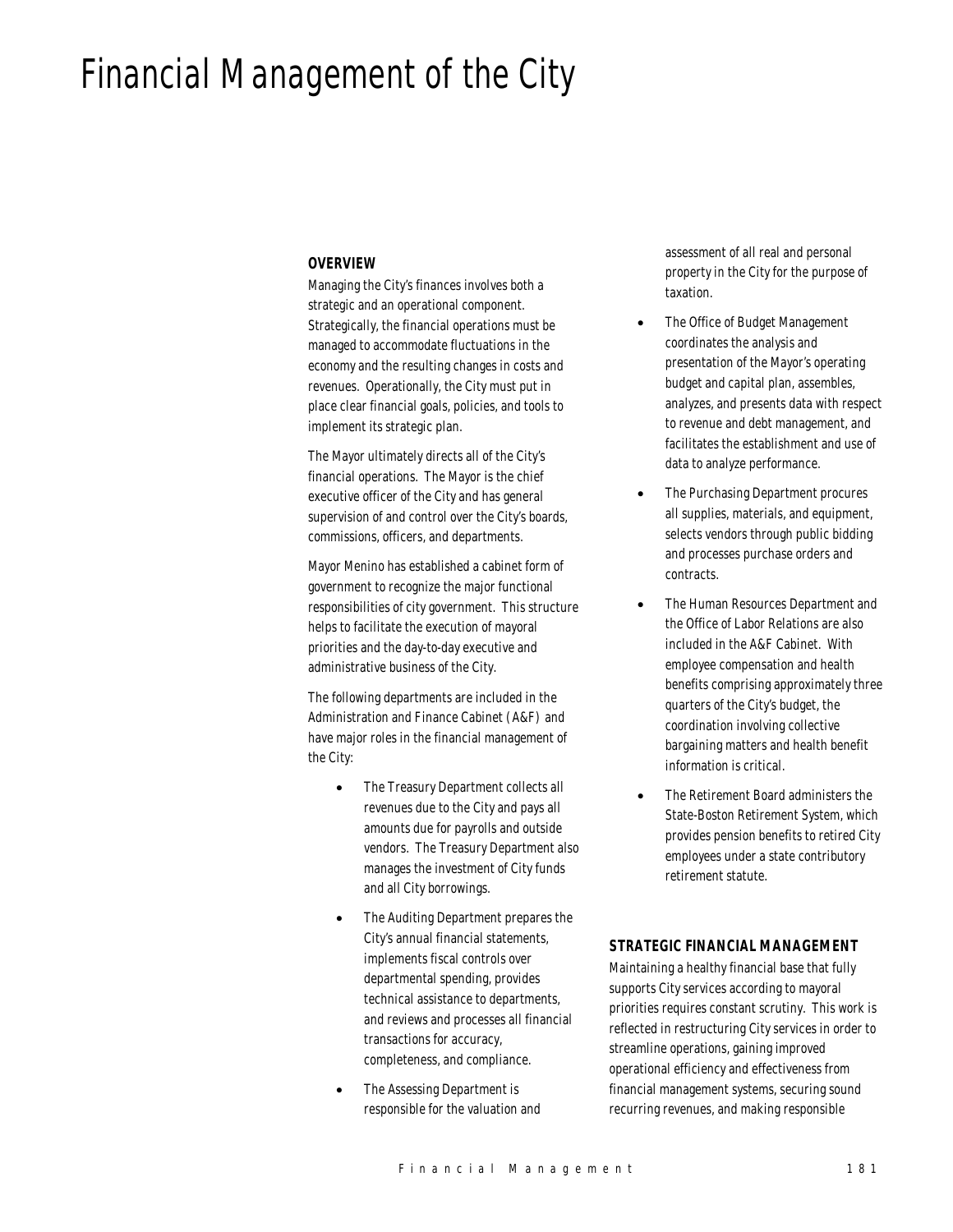spending adjustments in light of revenue growth limitations in order to achieve a balanced budget. Strong financial management provides a framework within which the City is able to safeguard as well as position itself for the future.

#### *Balanced Responsible Budgets*

In accordance with state law, the City develops a balanced budget every year. The State Department of Revenue (DOR) approves property tax rates during the tax certification process governed under Massachusetts General Laws Chapter 59, Section 23. This approval ensures that all cities and towns in Massachusetts have balanced budgets and that tax levies are within the limits set by Proposition 2 ½ (see Revenue Estimates and Analysis section of Volume I for detail on Prop. 2 ½). Appropriations, fixed costs, and any prior year deficits, along with the approved property tax levy, estimated local revenues, and available prior year surpluses must be in balance in order to obtain DOR authorization to issue property tax bills.

#### *Healthy Credit Profile*

In February 2013, Moody's Investors Service, Inc., and Standard & Poor's reaffirmed Boston's credit ratings of Aaa, and AA+, respectively. These continue to be the highest ratings in Boston's history, a clear recognition by the credit markets of the City's solid financial policies and practices Moody's noted the City's "adherence to comprehensive financial policies and long-range planning strategies," in its most recent credit report.

This high credit quality allows the City to borrow new money and refinance existing debt at attractive interest rates. The City has saved over \$61.0 million on a net present value basis by refinancing \$957.1 million of debt since 2001. In February 2013, the City sold \$144.9 million of newmoney general obligation bonds, resulting in proceeds of 169.2 million.

# *Maximizing Return on Investment*

The City has articulated a vision to make finance a high performing organization in supporting and serving the departments and citizens of Boston. By making daily operations more efficient, using leading business practices, spending more time on value-added activities, improving customer

support while maintaining appropriate controls, and engaging the next generation of finance leaders this City has been at the forefront of municipal finance.

Following this blueprint, the City also went live with a financial management system upgrade (PeopleSoft Financials Version 9.1). This largescale initiative promoted business process changes throughout the organization. Updated functionality makes the City's business practices faster, easier, greener, and more efficient for everyone.

#### *Protecting and Growing the Revenue Base*

Over 80% of recurring general fund revenue comes from just two sources, the property tax and state aid from the Commonwealth. The City continues to support the dual goals of both protecting and growing its revenue base through expansion of current revenue streams and the addition of diversified revenue streams that more closely match its economic strengths. Recent trends in property tax and state aid highlight the risk of relying too heavily on any one source of revenue.

The net property tax levy as a percentage of total recurring revenues has increased from 52% in FY02 to 67% in the FY14 budget, a \$793 million increase over the period. Property tax revenues now account for a larger share of recurring revenues than prior to the passage of Proposition 2 ½ in the early 1980's. This growth, especially during challenging economic times, has again spurred discussion about the level of property taxes in municipalities across the state.

During the same period, state aid revenue to the City has fallen \$120 million, or from 30% to 16% of recurring revenue. State aid has been reduced by a total of \$218.0 million, or over 50%, between FY02 and the FY14 budget when including the increase in state assessments to the City. This staggering decline in the City's second largest single source of revenue leaves the City more reliant on local sources of revenue.

Recognizing the threat to fiscal stability represented by these trends in property tax and state aid, the Mayor has repeatedly filed legislation to modernize the City's revenue structure. The City was successful in this long legislative process when subsequent to the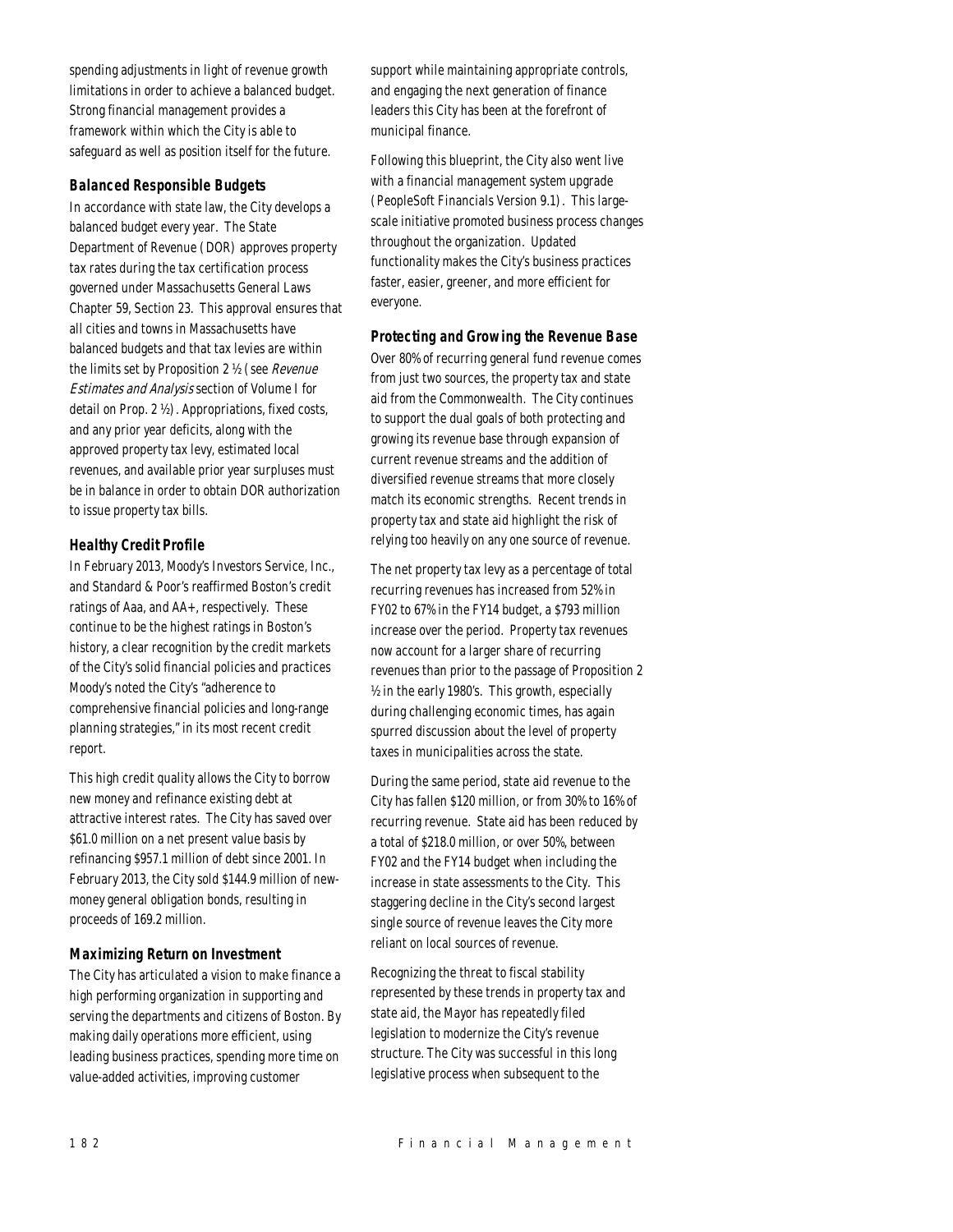passage of the City's FY10 budget the State approved, and the City adopted, a new local option tax of .75% on restaurant meals and a 2% tax increase for hotel occupancy (bringing the City's share of the total hotel tax to 6.0%).

In the current legislative session, the Mayor has proposed continuing to expand the local tax base by establishing a local option tax on parking and closing a tax loop-hole benefitting internet resellers of hotel room nights. These small but broad-based taxes would match the City's economic activity and related costs, while helping the environment or exporting some of the tax burden to non-residents who use City services.

As a matter of course, the City also regularly reviews its fee and fine structures for any necessary adjustments to meet the cost of providing services or deterring undesired behavior.

# *FINANCIAL POLICIES, PROCEDURES & CONTROLS*

Pursuant to state law mandates and policy initiatives, the City has well-established policies and internal controls to govern its financial operations effectively. These policies and controls are designed to maximize revenue collections, safeguard assets, monitor operating and capital spending, evaluate infrastructure needs, and enhance the City's internal control of its business procedures. The major components of the City's system of financial management controls and relevant financial policies are discussed below.

#### *Expenditure Controls*

The City operates under several statutory financial control systems which are summarized in the Statutes and Ordinances section in Volume I. These controls, along with conservative estimates of annual revenue, allow the City to maintain its strong financial position. The City monitors spending on an ongoing basis, as all transactions go through a "budget-check" process prior to procurement. Maintaining tight central expenditure controls allows critical review of all non-personnel spending. Additionally, the Office of Budget Management prepares monthly variance reports forecasting a department's expected yearend position. Continuous dialogue with departments throughout the year informs management of the need to adjust to any fiscal change or recent trend.

#### *Position Review Committee (PRC)*

The PRC, comprised of the Chief of Personnel & Labor Relations, the Human Resource Director, and the City's Budget Director, serves to strictly control and monitor all hiring. In place for over a decade, this committee has been instrumental in making sure the City is positioned to gradually adjust to fiscal change.

#### *Debt Management*

The City uses a comprehensive, interactive debt capacity model that assists debt management administrators in evaluating the potential impact of debt issues on cash flow, credit, and statutory debt capacity. The Treasury Department manages all City borrowings. The Treasury Department focuses on the timing of borrowings to take advantage of favorable market conditions and manages the City's cash flows to help obviate the need for short-term borrowings for operating purposes. The City's cash flow is anchored by the quarterly billing of the property tax and quarterly receipt of state aid distributions. The Treasury Department ensures that the City adheres to its conservative debt policies including the rapid repayment of debt where at least 40% of overall debt is repaid within 5 years and 70% in 10 years, as well as a 7% ceiling on debt service as a percentage of general fund expenditures. The City imposes a 20% ceiling on variable debt and has no variable debt outstanding at this time. The City also utilizes lease-purchase financing of equipment with a three-to-seven year useful life to replace front-line equipment such as vehicles and upgrade technology and telecommunications equipment.

#### *Capital Planning*

The Office of Budget Management (OBM) is responsible for managing the City's capital plan and budget. OBM coordinates the evaluation of capital requests, forecasts the timing and financial requirements of new construction and rehabilitation, and recommends the allocation of current and future resources by monitoring capital expenditures.

The capital planning process is synchronized with the annual operating budget cycle, allowing for the regular reassessment of capital needs and refinement of projections, as well as the update of a rolling five-year capital plan.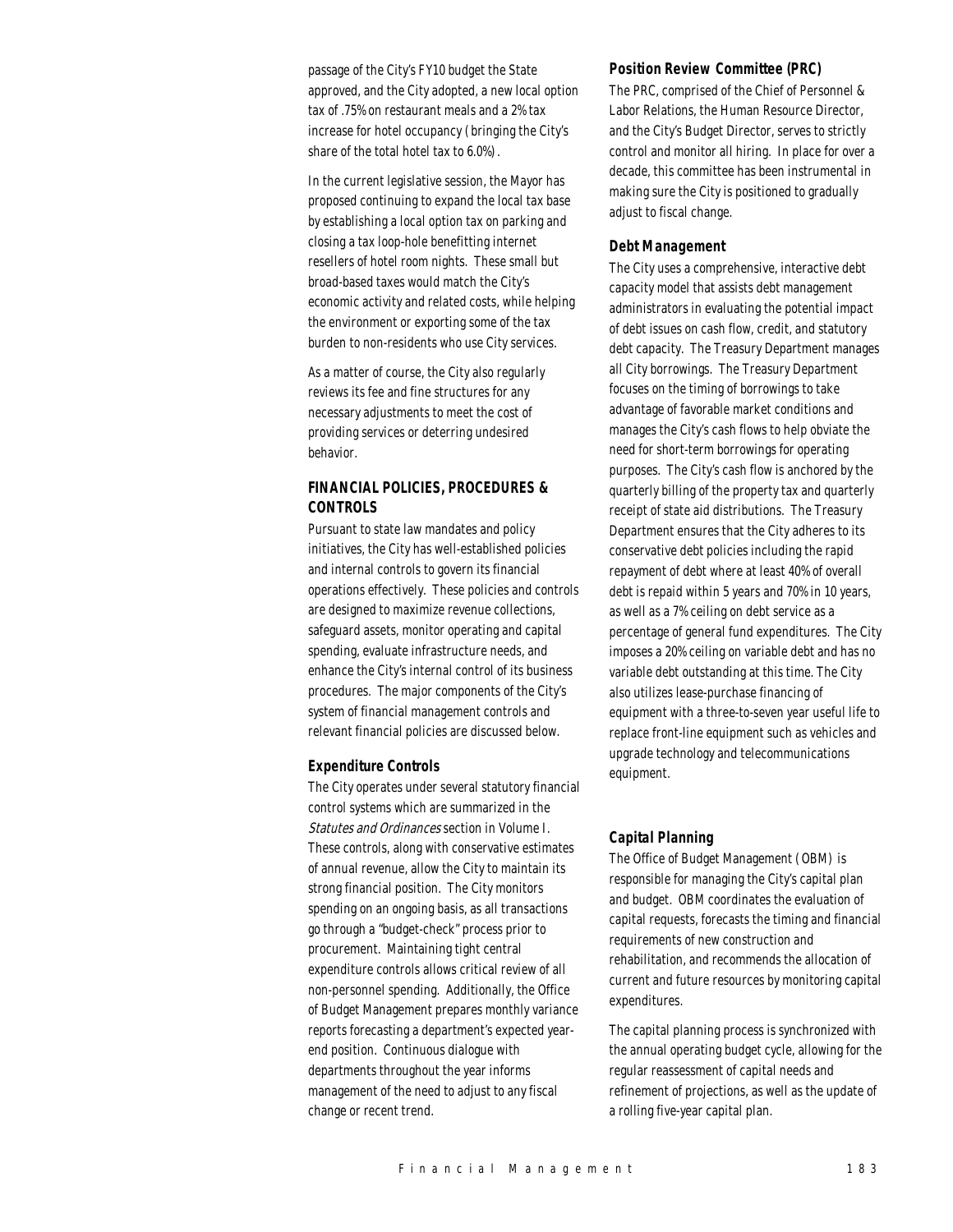The City funds its capital plan primarily through the issuance of general obligation bonds. The size of the City's bond issue is consistent with the City's financial management policies regarding its level of debt and debt service.

#### *Investment Policy*

Investment policies are defined in Chapter 643 of the Acts of 1983 ("The City of Boston Bond and Minibond Procedure Act"); Chapter 107 of the Acts of 1991, and Chapter 44 of the Massachusetts General Laws. The City's policy for the investment of operating funds prioritizes security, liquidity, and yield. Certain limitations placed on the City's investment activities or operational protocols are self-imposed so as to make sound, timely, and safe investment decisions. As an example, the City tends as a matter of practice to limit its investments to repurchase agreements, money markets and certificates of deposit, all of which are collateralized by U.S. Government obligations and are held with a third party.

#### *Contracting Procedures*

The Uniform Procurement Act (the UPA), Massachusetts General Laws Chapter 30B, enacted by the Commonwealth in 1990, creates uniform procedures for the contracting of services and supplies by all municipalities in the Commonwealth. The City has implemented internal processes to conform its contracting procedures to the requirements of the UPA. The aforementioned PeopleSoft eProcurement implementation further supported these compliance efforts.

# *Tax Collections*

The City's aggressive property tax collection effort reduces the number of accounts that are delinquent and discourages new delinquencies. The City's program includes a strong working relationship with banks and mortgage companies as well as a variety of collection remedies authorized by state statute. The City secures its statutory lien for delinquent real estate taxes with instruments recorded at the Suffolk County Registry of Deeds. The City achieved a property tax collection rate of 98.9% of the FY12 gross levy as of June 30, 2012. A Taxpayer Referral and Assistance Center provides "one-stop" service on tax-related matters and an on-line payment option is offered for taxpayer convenience. Parcelspecific information as well as payment history is also available on-line.

#### *Pension Management*

The City's employees are not participants in the federal social security system. Instead, they participate in a contributory defined benefit retirement system that is administered by the State-Boston Retirement System (SBRS), of which the City is the largest member. The SBRS provides pension benefits to retired City employees under a state contributory retirement statute and is administered by a Retirement Board comprised of five members: the City Auditor, who serves exofficio; two individuals elected by members of the system; an individual chosen by the Mayor; and an individual chosen by the other four members or appointed by the Mayor, if a selection is not agreed upon within 30 days of a vacancy.

The SBRS performs a full valuation every two years to determine the total system liability and assets and the annual funding requirement for future years. A legislative change affecting FY10 forward occurred with regard to funding teachers' pensions, eliminating what was a special circumstance for Boston. The City no longer pays nor is it reimbursed for the cost of teacher's pensions - the funding of this liability has moved to the Commonwealth where it resides for all other teachers in Massachusetts (See the Statutes and Ordinances section of Volume I for detail of this legislation). The actuarial valuation has now been separated into SBRS-Teachers and SBRS-All Other.

In FY11, the City made an additional one-time payment totaling \$82.0 million to the Pension Trust Fund, one of two pension decisions made with FY12 and beyond in mind. The additional payment, along with extending the actuarial schedule two years, helped mitigate the effect of asset value loss experienced in 2008, now fully recognized in the updated pension schedule.

The adoption of a new funding schedule as of January 1, 2012, updated mortality rates, decreased investment return assumption from 8% to 7.75%, and reflected the increase to the retiree cost of living adjustment ("COLA"). However the City remains on track toward reducing the unfunded liability of the SBRS to zero by 2025,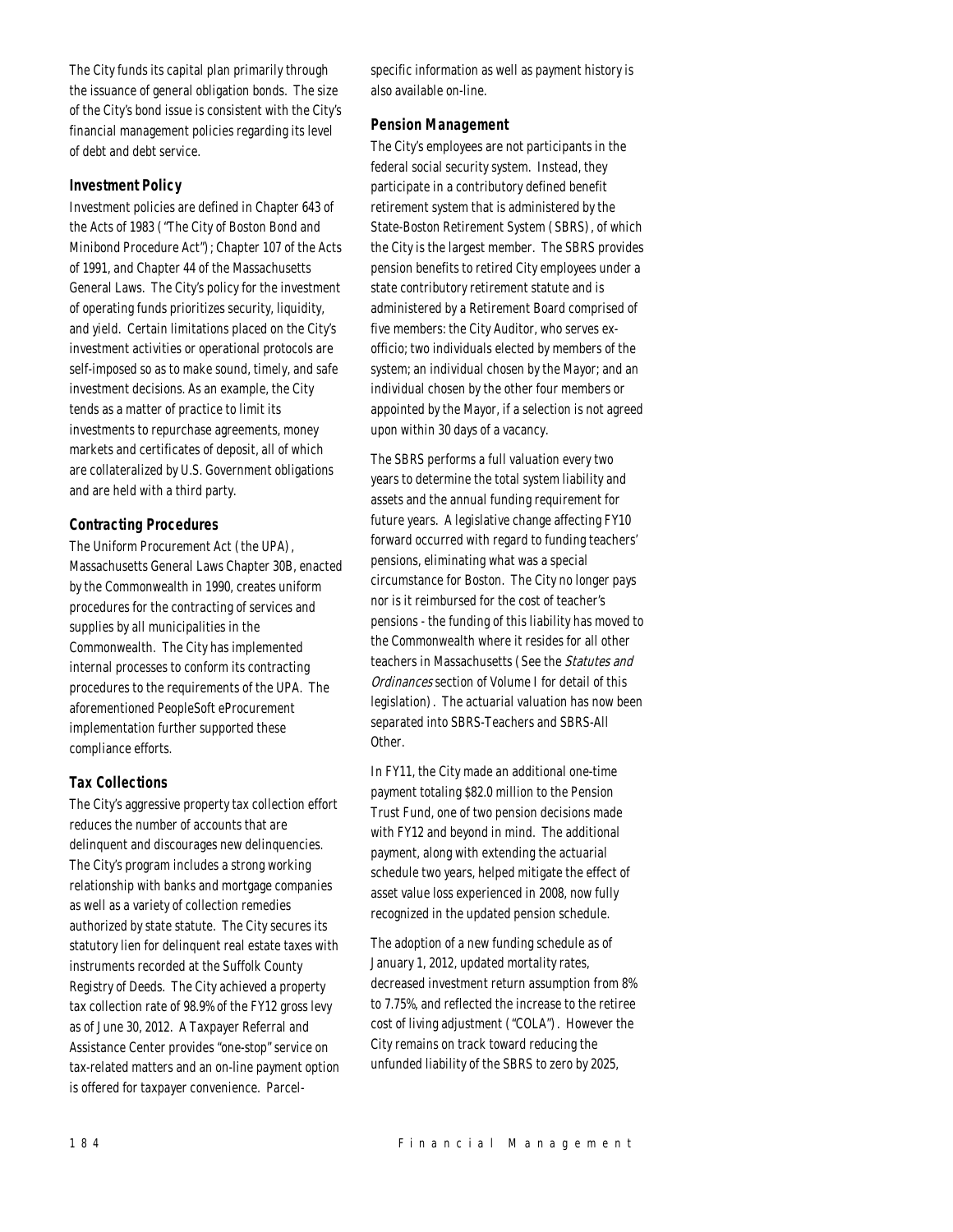fifteen years prior to the legally required funding date of 2040.

As of January 1, 2012, the SBRS-All Other pension liability was 70.7% funded. The SBRS hires an investment manager who oversees the various fund managers of the SBRS-All-Other pension assets.

assets. This level of annual contribution balances the City's acknowledgement of the future cost of OPEB benefits, with the City's current duty to deliver valuable public services today.

# *Other Post Employment Benefits (OPEB)*

While the City is required by law to make an annual contribution toward reducing its unfunded pension liability, there is no such requirement for retiree health and life insurance benefits. Similar to pensions, employees earn these other postemployment benefits (OPEB) over their years of service, but do not actually receive them until retirement. The most recent independent actuarial valuation, as of June 30, 2011, valued the City of Boston's unfunded liability for these benefits at \$3.1 billion. This unfunded liability is twice as large as the City's unfunded pension liability.

In FY08, the City was required to follow new Governmental Accounting Standards Board (GASB) requirements to identify and disclose this estimated liability. At the same time, the City also voluntarily began to annually allocate funds to

| <b>City Annual</b><br><b>Appropriations to OPEB</b><br><b>Trust</b><br><b>Dollars in Millions</b> |       | reduce the OPEB<br>liability. Annual<br>allocations are<br>retained in an |
|---------------------------------------------------------------------------------------------------|-------|---------------------------------------------------------------------------|
| <b>FY08</b>                                                                                       | \$20  | irrevocable Trust                                                         |
| <b>FY09</b>                                                                                       | \$25  | Fund. authorized                                                          |
| FY10                                                                                              | \$20  | through the City's                                                        |
| FY11                                                                                              | \$35  | acceptance of                                                             |
| FY12                                                                                              | \$35  | M.G.L. Chapter                                                            |
| <b>FY13</b>                                                                                       | \$40  | 32B section 20.<br>and summarized                                         |
| FY14                                                                                              | \$40  | in Table 1.                                                               |
| <b>Total Assets</b>                                                                               | \$215 |                                                                           |
|                                                                                                   |       | The Annual                                                                |

Table 1

liability. Annual allocations are retained in an irrevocable Trust Fund, authorized through the City's acceptance of M.G.L. Chapter 32B section 20, and summarized in Table 1. The Annual Required

Contribution (ARC) for the City to significantly reduce the OPEB liability over a 30 year period is projected at \$208 Million in FY14, as shown in Table 2 below. The City will fund \$176 of the ARC in FY14, through a combination of pay-as-you-go benefit payments for current retirees as discussed in the previous section, and a \$40 million FY14 allocation to the Trust to continue to build Trust

#### **FY14 Annual Required Contribution (ARC) to Reduce OPEB Liability Over 30 Years** Dollare in Mil

| -----------------          |       |       |
|----------------------------|-------|-------|
| <b>Total ARC</b>           |       | \$208 |
| Projected Benefit Payments | \$136 |       |
| FY14 Annual Allocation     | \$40  |       |
| <b>Total FY14 Payments</b> |       | \$176 |
| <b>Difference</b>          |       | \$32  |

Table 2

The future annual ARC for the City will vary based on the total estimated OPEB liability, largely influenced by changes to retiree health benefits, the annual additional contribution, and the discount rate used. For example, total estimated liability was significantly reduced in the June 2011 valuation, due to health benefit changes negotiated between the City and the Public Employee Committee (PEC), statewide municipal health care reform mandating that Medicare eligible retirees enroll in a Medicare health plan, and the city's increased annual OPEB allocation. Additional future decreases in liability are likely under changes to earned municipal retiree benefits, proposed by the Massachusetts OPEB Commission, and included in legislation filed by the Governor for FY14

#### *Risk Management*

Risk-related costs include legal liability claims, property losses, costs incurred due to workplace injuries, employee healthcare, and unemployment compensation. These costs are managed by central departments, such as Law and Human Resources, in addition to individual operating departments. The Office of Budget Management works to maximize the effectiveness of these intradepartmental efforts by reviewing cost trends, assisting in improvements, and implementing the City's risk financing strategy.

The City's risk financing strategy is a planned selfinsurance program which protects both individual departments' budgets and the citywide budget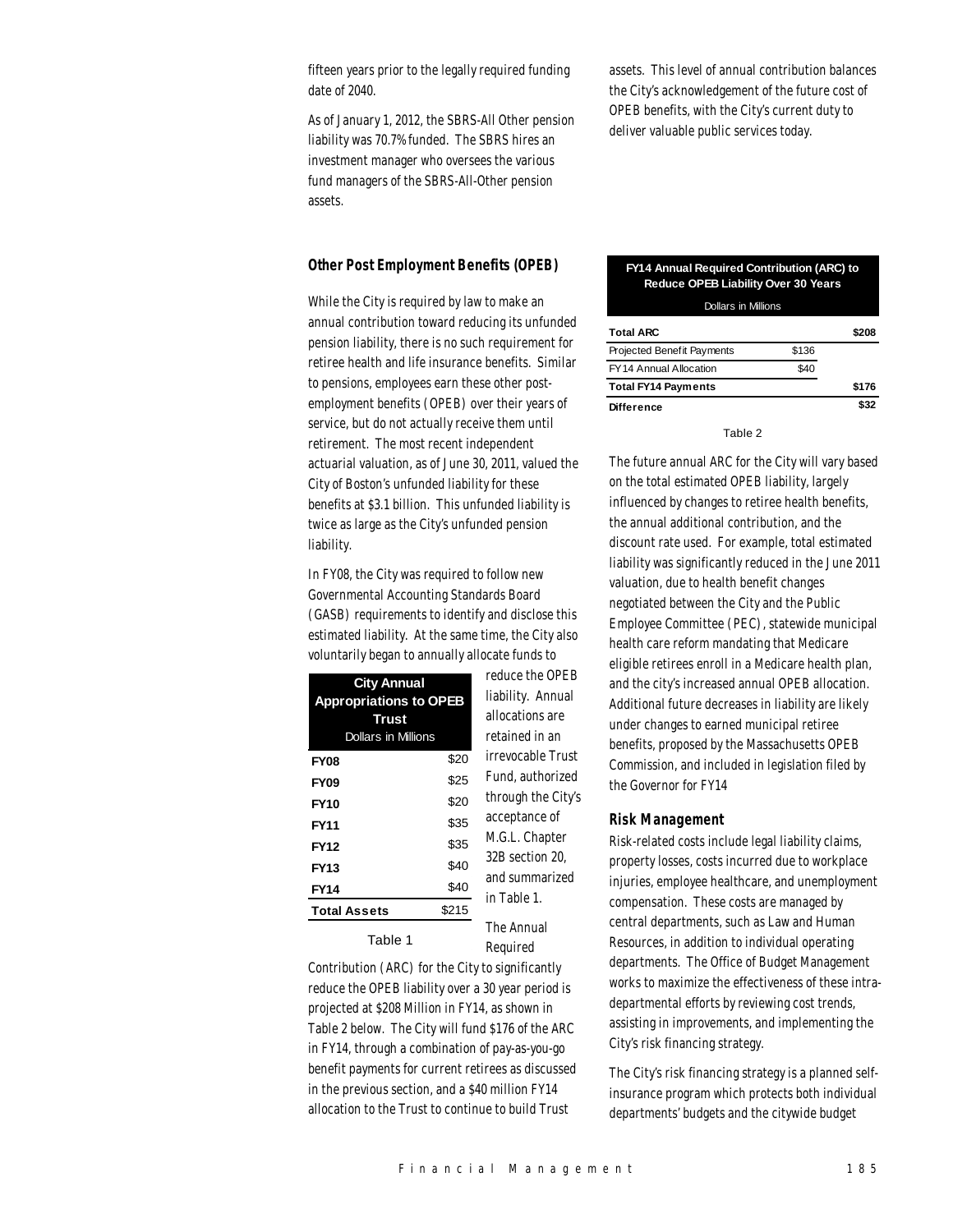through central accounts, reserves, and catastrophic commercial insurance.

The City budgets for predictable risk-related costs through the general fund, except for self-insured healthcare costs which are managed by third party plan administrators and financed through an employee/employer trust fund established in compliance with Section 3A of Chapter 32B of the General Laws. Actuarially determined reserves are maintained to protect each trust fund from unexpected sudden cost increases.

For other unexpected large losses, the City continues to build a catastrophic risk reserve, the available balance of which will be \$15.5 million at the end of fiscal 2013. Commercial insurance is purchased strategically for specific exposures: catastrophic property insurance for all City buildings provides \$90 million all-risk protection after a \$10 million deductible; fine arts insurance coverage is provided for the central Boston Public Library, for \$100 million above a \$1,000 deductible; boiler and machinery losses are insured up to \$25 million. Approximately 14% of the City's healthcare costs will be insured in FY14.

#### *Financial Reserve*

As required by law since 1986, the City has maintained a reserve fund equal to 2 1/2% of the preceding year's appropriations for all City departments except the School Department. The fund may be applied to extraordinary and unforeseen expenditures after June 1 in any fiscal year with the approval of the Mayor and the City Council. To date, this budgetary reserve has not been utilized. As of June 30, 2012, the reserve fund had a balance of \$28.3 million.

#### *Annual Audit/Management Letters*

The City has consistently received unqualified opinions on the audit of its Basic Financial Statements and has been presented with a Certificate of Achievement for Excellence in Financial Reporting from the Government Finance Officers Association for its latest Comprehensive Annual Financial Report.

The City's independent auditors deliver a yearly management letter containing comments and recommendations on internal financial controls. The current management letter did not identify

any deficiencies in internal control considered to be material weaknesses.

#### *Financial Accounting Systems*

Financial management is supported through the use of the Boston Administrative Information System (BAIS). BAIS is an integrated financial and human resources management system that is designed to track and control daily activities and report the financial position of the City. BAIS performs the specialized functions of encumbrance control, budget control, position management, payroll allotment reporting, fund accounting, and capital project and grant management. Real time edits prohibit excessive commitments and overspending, while on-line access to information, including monthly revenue and expenditure reports, allows department managers to evaluate directly the financial status of individual programs and the entire department. The utilization of these systems supports the rigorous monitoring and reporting requirements enforced by the City.

# *FINANCIAL MANAGEMENT PROGRAMS*

# *Performance Management and Program Evaluation*

Boston About Results (BAR) is the City's performance management and evaluation program. At its core, BAR provides city leaders and departmental managers tools to track the services they provide and evaluate performance against strategic goals. Analysis of performance data is used to assist in the decision making process, identify areas of improvement, and communicate results to a broad range of stakeholders.

Using performance management as its foundation, BAR encourages operational improvements and innovation to increase the effectiveness and productivity of City departments.

The Office of Administration & Finance and the Office of Budget Management play central roles in the collection and analysis of performance data, by ensuring proper documentation of results, and assisting departments in pursuing opportunities for improvements. Performance data also informs funding and policy decisions during the annual budget development process. For more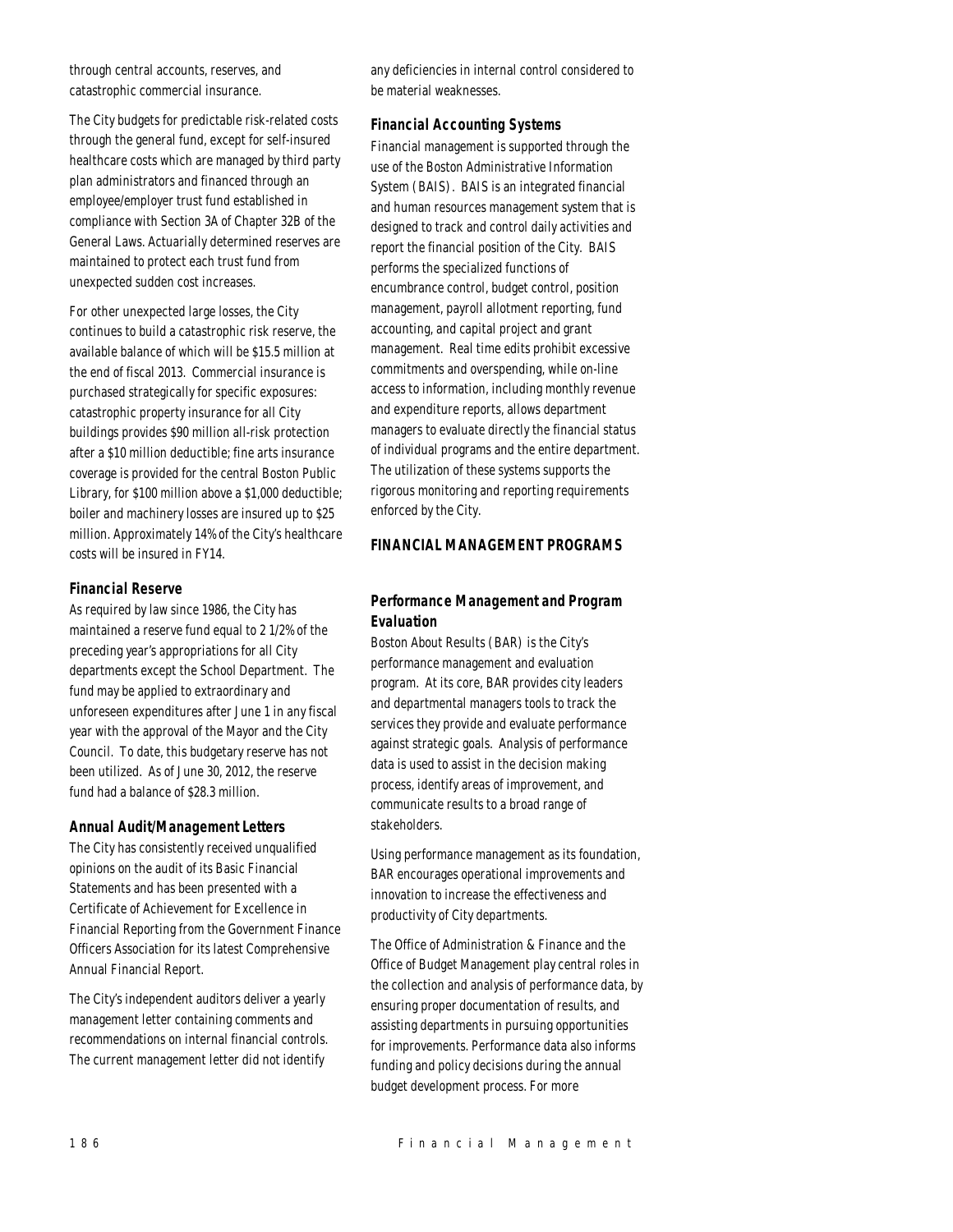information regarding the BAR program, please see "Boston About Results" section of Volume 1 for more detail about the City's efforts in this area.

#### *Energy Management*

The Mayor's Energy Management Board is charged with making decisions regarding the City's procurement, use, and conservation of energy as well as the minimization of the impact of fossil fuel consumption on public health. The Energy Management Unit housed in the Environment and Energy Cabinet works with City departments and the Office of Budget Management to identify energy efficiency opportunities in ongoing projects and develop sustainable design standards for future municipal projects.

# *AUDITING & BUDGETING PRACTICES*

The City prepares its comprehensive financial reports in accordance with generally accepted accounting principles (GAAP). However, accounting practices established by the Commonwealth's Department of Revenue, the socalled "budgetary basis" method of accounting, are used in the annual general fund budget and property tax certification process. Budgetary basis departs from GAAP in the following ways:

(a) Real and personal property taxes are recorded as revenue when levied (budgetary), as opposed to when susceptible to accrual (GAAP).

 (b) Encumbrances and continuing appropriations are recorded as the equivalent of expenditures (budgetary), as opposed to a reservation of fund balance (GAAP).

 (c) Certain activities and transactions are presented as components of the general fund (budgetary), rather than as separate funds (GAAP).

 (d) Prior years' deficits and utilized available funds from prior years' surpluses are recorded as expenditure and revenue items (budgetary), but have no effect on GAAP expenditures and revenues.

In addition, there are certain differences in classifications between revenues, expenditures and transfers. The reconciliation in Table 3 summarizes the differences between budgetary and GAAP basis accounting principles for the year ended June 30, 2012. Table 4 shows a Statement of Revenues and Expenses and Changes in Fund Balance for FY11 – FY14. The FY13 and FY14 columns are budgetary numbers while FY11 and FY12 are audited GAAP results.

Financial statements for the fiscal year ended June 30, 2013 are expected to be available in late fall.

#### *General Fund Equity*

The City's management of its finances has resulted in growth in general fund equity.

General Fund equity from FY02 forward appears artificially high as compared to prior years due to the required implementation of Governmental Accounting Standards Board (GASB) Statement No. 34, Basic Financial Statements and Management's Discussion and Analysis for State and Local Governments. GASB No. 34

|  | Adiustments Between Budaetarv Basis and  |  |  |  |
|--|------------------------------------------|--|--|--|
|  | <b>GAAP Basis of Accounting for FY12</b> |  |  |  |

(in thousands)

|                                              |           |              |              | <b>Excess</b>   |
|----------------------------------------------|-----------|--------------|--------------|-----------------|
|                                              |           |              | <b>Other</b> | (Deficiency) of |
|                                              |           |              | Financing    | Revenue and     |
|                                              |           |              | Sources.     | Other Financing |
|                                              | Revenue   | Expenditures | Net          | Sources         |
| As reported on a budgetary basis             | 2,414,407 | 2,402,440    |              | 11,967          |
| Adjustments:                                 |           |              |              |                 |
| Revenues to modified accrual basis           | 812       |              | ٠            | 812             |
| Expenditures, encumbrances and accruals, net |           | (23, 987)    |              | 23.987          |
| On-behalf contribution for teachers pension  | 90.399    | 90.399       |              |                 |
| Reclassifications:                           |           |              |              |                 |
| Hospital fund transfer                       | 13,954    |              | (13, 954)    |                 |
| Other transfers                              | 2,182     |              | (2, 182)     |                 |
| As reported on a GAAP basis                  | 2,521,754 | 2.468.852    | (16, 136)    | 36.766          |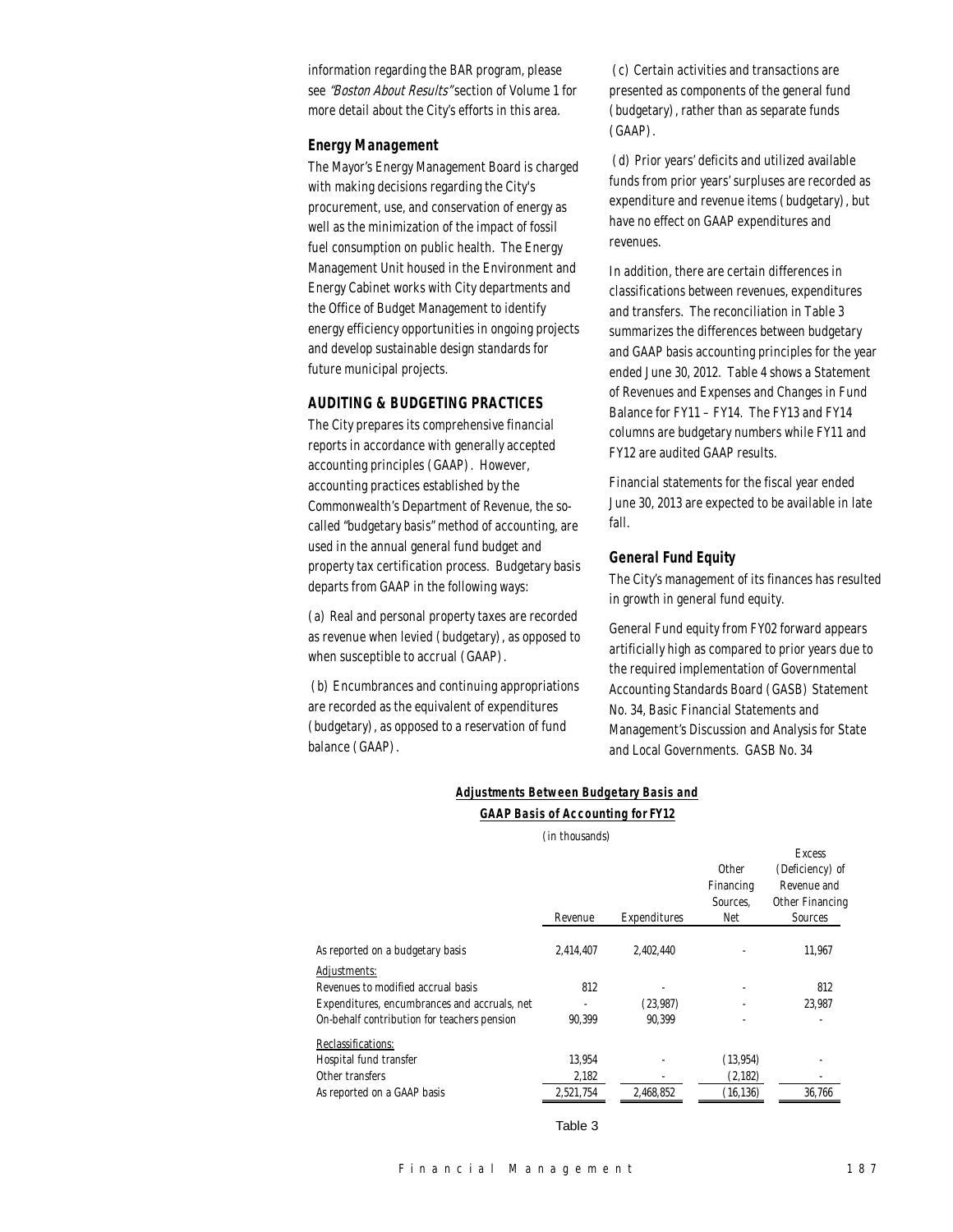# **Statement of Revenues, Expenditures, and Changes in Fund Balances - General Fund Years ended June 30 2011, 2012, 2013 (Budgeted), and 2014 (Budgeted) (in Thousands)**

|                                   | 2014            | 2013               | 2012      | <u>2011</u>     |
|-----------------------------------|-----------------|--------------------|-----------|-----------------|
| Revenues:                         |                 |                    |           |                 |
| Real and personal property taxes  | \$<br>1,719,484 | \$<br>1,642,626 \$ | 1,591,998 | \$<br>1,526,361 |
| <b>Excises</b>                    | 188,175         | 183,534            | 187,572   | 124,214         |
| Payments in lieu of taxes         | 69,569          | 66,312             | 63,066    | 65,461          |
| Fines                             | 62,520          | 62,390             | 64,566    | 64,751          |
| Investment income                 | 500             | 900                | 982       | 4,733           |
| Licenses and permits              | 41,450          | 38,743             | 48,753    | 41,676          |
| Departmental and other            | 62,292          | 61,773             | 78,438    | 65,498          |
| Intergovernmental                 | 403,563         | 405,058            | 486,379   | 395,374         |
|                                   |                 |                    |           |                 |
| Total revenues                    | 2,547,552       | 2,461,335          | 2,521,754 | 2,288,068       |
| Expenditures:                     |                 |                    |           |                 |
| Current:                          |                 |                    |           |                 |
| General government                | 113,512         | 90,991             | 68,828    | 65,459          |
| Human services                    | 32,008          | 31,257             | 28,604    | 29,233          |
| Public safety                     | 520,710         | 516,427            | 524,476   | 516,725         |
| Public works                      | 107,173         | 103,743            | 84,727    | 105,318         |
| Property and development          | 30,614          | 29,212             | 30,089    | 35,138          |
| Parks and recreation              | 19,194          | 18,983             | 16,653    | 16,634          |
| Library                           | 32,062          | 31,177             | 30,069    | 30,532          |
| Schools                           | 937,414         | 881,228            | 830,839   | 812,949         |
| Public health programs            | 66,357          | 66,788             | 73,455    | 70,092          |
| Judgements and claims             | 3,500           | 3,500              | 3,871     | 811             |
| Retirement costs                  | 157,115         | 141,177            | 220,340   | 195,976         |
| Other employee benefits           | 244,677         | 248,296            | 251,194   | 294,200         |
| State and district assessments    | 195,822         | 178,505            | 160,547   | 152,042         |
| <b>Total Current Expenditures</b> | 2,460,158       | 2,341,283          | 2,323,692 | 2,325,109       |
| Capital outlays                   |                 |                    | 6,950     | 2,588           |
| Debt Service                      | 144,701         | 135,052            | 138,210   | 132,156         |
| Total expenditures                | 2,604,860       | 2,476,335          | 2,468,852 | 2,459,853       |
| Excess(deficiency) of revenues    |                 |                    |           |                 |
| over expenditures                 | (57, 307)       | (15,000)           | 52,902    | (171, 785)      |
| Other financing sources (uses):   |                 |                    |           |                 |
| Transfers in                      | 57,307          | 15,000             |           | 118,250         |
| Transfers out                     |                 |                    | (16, 136) | (727)           |
| Total other financing sources     | 57,307          | 15,000             | (16, 136) | 117,523         |
| Net change in fund balance        |                 |                    | 36,766    | (54, 262)       |
| Fund balance - beginning          | 689,697         | 689,697            | 652,931   | 707,193         |
| Fund balance - ending             | \$<br>689,697   | \$<br>689,697 \$   | 689,697   | \$<br>652,931   |
|                                   | Table 4         |                    |           |                 |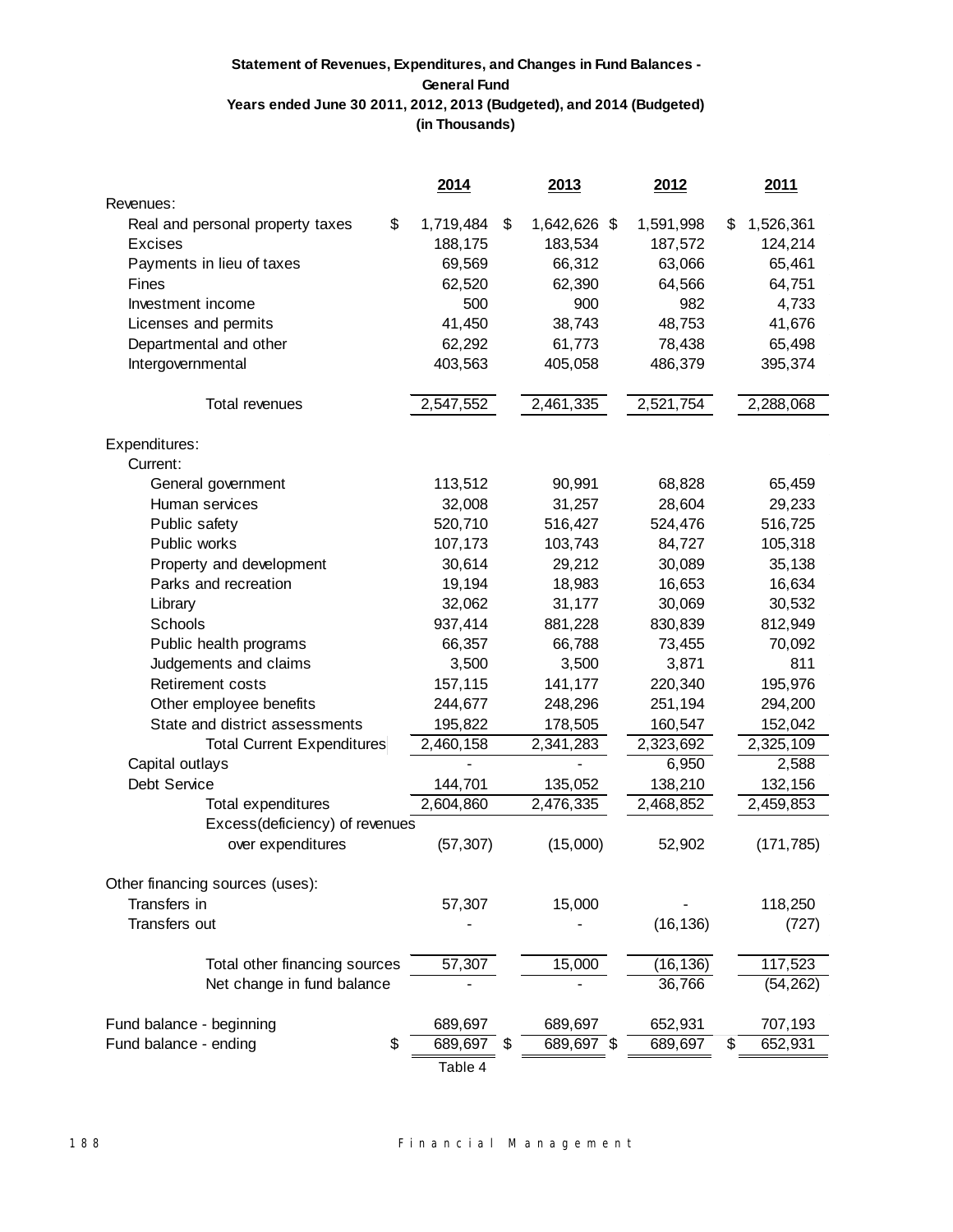fundamentally changed the treatment of liabilities and receivables in the General Fund. The sharp decline in FY10 was due to a change in the mechanism of funding teachers' pensions in Boston. As a result of the change in legislation, the City did not receive reimbursement of \$118.8 million in teachers' pension expense in FY10 that was accrued for at the end of FY09. This change caused a dramatic, one-time impact on the City's financial statements that is evident at both the government-wide and fund levels. (See the Statutes and Ordinances section of Volume I for detail of this legislation.) The decline in FY11 was largely the result of the one-time additional payment to the Pension Trust Fund discussed previously under Pension Management. Although Table 4 shows no change in fund balance based on a balanced budget for FY13, it is expected that the actual results at the close of FY13 will add to general fund equity. The City expects to preserve its policy of maintaining a GAAP Undesignated Fund Balance in the General Fund that is 10% or higher than the current fiscal year's GAAP General Fund Operating Expenditures, while maintaining a Budgetary Undesignated Fund Balance between 5% and 10% of Budgetary Operating Expenses (Figure 1).

#### *Fund Structure and Use*

The accounts of the City are organized on a fund basis. Each fund is considered to be a separate accounting entity and complies with financerelated legal requirements. All of the funds of the City can be divided into three categories: Governmental Funds, Proprietary Funds, and Fiduciary Funds.

The City has four governmental funds. The General Fund, the Special Revenue Fund, the Capital Projects Fund and all non-major governmental funds in an "Other" category. The General Fund is the only fund for which a budget is legally adopted and is used to account for all revenues, expenditures and other financial resources except those required to be accounted for in other funds.

The Special Revenue Fund accounts for proceeds that are legally restricted for specific purposes. This fund accounts for a number of federal and state grants that provide additional support to departmental programs. It also accounts for money that has been set aside by state statute and



can be used to support the City's general fund operations.

The Capital Projects Fund accounts for financial resources, primarily from the issuance of bonds, used for the acquisition or construction of major capital facilities. Fiduciary Funds are used to account for resources held for the benefit of parties outside City government and are not available to support the City's own programs.

The City's fiduciary funds are the Pension Trust Fund, the Other Post-Employment Benefits (OPEB) Liability Trust Fund, as well as Private Purpose Trust Funds. The City's operating budget is also supported by available governmental funds transferred and appropriated from other available funds. The City may appropriate yearly parking meter revenues (Special Revenue Fund) to support the Transportation Department and cemetery trust monies (Other Governmental Funds) to support the City's maintenance of its public cemeteries.

Tables 5-7 provide a history as well as projected changes in fund balances for the available funds used to support the City's operating budget.

Additional discussion of these revenue sources used to support the operating budget can be found in the Summary Budget section.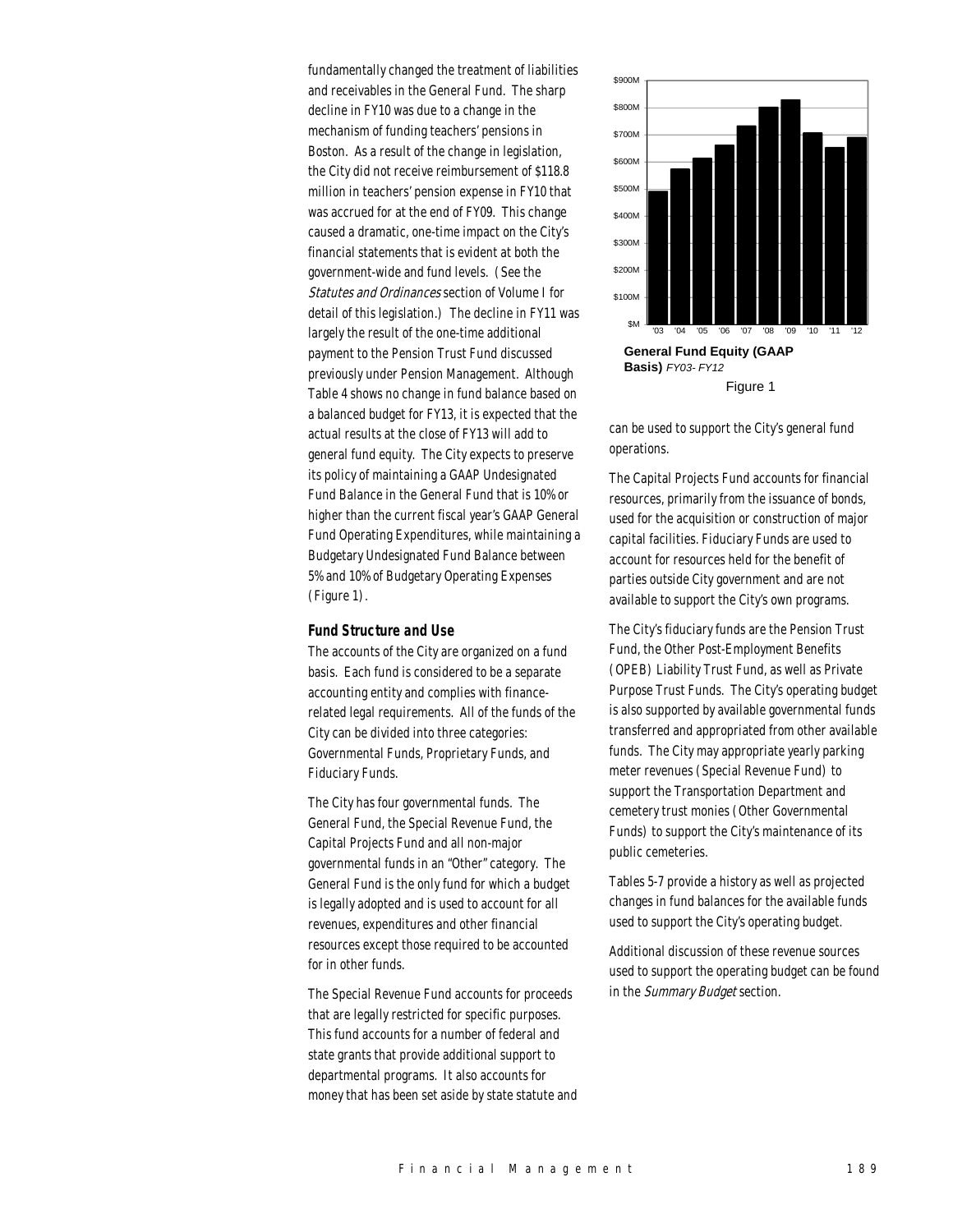| <b>Parking Meter Fund</b>  |                                 |          |        |                |  |  |  |  |
|----------------------------|---------------------------------|----------|--------|----------------|--|--|--|--|
| <b>Beginning</b><br>Fiscal | Ending<br>Year                  |          |        |                |  |  |  |  |
| Year                       | <b>Balance</b>                  | Out      | In     | <b>Balance</b> |  |  |  |  |
|                            |                                 |          |        |                |  |  |  |  |
| FY07                       | 52.194                          | (1.000)  | 11.342 | 62.536         |  |  |  |  |
| <b>FY08</b>                | 62.536                          | (10.000) | 8.960  | 61.496         |  |  |  |  |
| FY09                       | 61.496                          | (12.000) | 11.204 | 60.700         |  |  |  |  |
| FY10                       | 60.700                          | (15.000) | 13.662 | 59.362         |  |  |  |  |
| FY11                       | 59.362                          | (15.000) | 14.729 | 59.091         |  |  |  |  |
| FY12                       | 59.091                          |          | 16.560 | 75.651         |  |  |  |  |
| *FY13                      | 75.651                          | (15.000) | 16.500 | 77.151         |  |  |  |  |
| *FY14                      | 77.151                          | (16.500) | 16.500 | 77.151         |  |  |  |  |
|                            | Notes: (\$millions), *projected |          |        |                |  |  |  |  |

Table 5

| <b>Cemetery Trust Fund</b> |                                                          |                     |                      |                        |  |  |  |  |  |
|----------------------------|----------------------------------------------------------|---------------------|----------------------|------------------------|--|--|--|--|--|
|                            | <b>Beginning</b>                                         |                     |                      |                        |  |  |  |  |  |
| Fiscal<br>Year             | Year<br><b>Balance</b>                                   | <b>Funds</b><br>Out | <b>Funds</b><br>ln** | Year<br><b>Balance</b> |  |  |  |  |  |
|                            |                                                          |                     |                      |                        |  |  |  |  |  |
| <b>FY07</b>                | 10.749                                                   | (2.278)             | 2.811                | 11.283                 |  |  |  |  |  |
| <b>FY08</b>                | 11.283                                                   | (2.203)             | 1.096                | 10.177                 |  |  |  |  |  |
| FY09                       | 10.177                                                   | (1.952)             | (0.514)              | 7.711                  |  |  |  |  |  |
| FY10                       | 7.711                                                    | (2.507)             | 2.264                | 7.468                  |  |  |  |  |  |
| FY11                       | 7.468                                                    | (2.651)             | 2.477                | 7.293                  |  |  |  |  |  |
| FY12                       | 7.293                                                    | (2.277)             | 1.125                | 6.141                  |  |  |  |  |  |
| *FY13                      | 6.141                                                    |                     | 1.000                | 7.141                  |  |  |  |  |  |
| *FY14                      | 7.141                                                    | (0.807)             | 1.000                | 7.333                  |  |  |  |  |  |
|                            | Notes: (\$millions), *projected, **Includes appreciation |                     |                      |                        |  |  |  |  |  |

Table 6

|                | <b>Surplus Property Disposition Fund</b>   |                     |                    |                                  |  |  |  |  |  |  |
|----------------|--------------------------------------------|---------------------|--------------------|----------------------------------|--|--|--|--|--|--|
| Fiscal<br>Year | <b>Beginning</b><br>Year<br><b>Balance</b> | <b>Funds</b><br>Out | <b>Funds</b><br>In | Ending<br>Year<br><b>Balance</b> |  |  |  |  |  |  |
|                |                                            |                     |                    |                                  |  |  |  |  |  |  |
| <b>FY07</b>    | 43.756                                     | (8.000)             | 0.000              | 35.756                           |  |  |  |  |  |  |
| <b>FY08</b>    | 35.756                                     | (5.669)             | 0.000              | 30.087                           |  |  |  |  |  |  |
| <b>FY09</b>    | 30.087                                     | 0.000               | 0.000              | 30.087                           |  |  |  |  |  |  |
| FY10           | 30.087                                     | (5.979)             | 0.000              | 24.108                           |  |  |  |  |  |  |
| FY11           | 24.108                                     | 0.000               | 0.972              | 25.080                           |  |  |  |  |  |  |
| FY12           | 25.080                                     | 0.000               | 1.291              | 26.371                           |  |  |  |  |  |  |
| *FY13          | 26.371                                     | (22.120)            | 5.034              | 9.284                            |  |  |  |  |  |  |
| *FY14          | 9.284                                      | 0.000               | 0.000              | 9.284                            |  |  |  |  |  |  |
|                | Notes: (\$millions), *projected            |                     |                    |                                  |  |  |  |  |  |  |
|                |                                            | エーレー・フ              |                    |                                  |  |  |  |  |  |  |

#### Table 7

# *Budgetary Support*

Budgetary fund balance can be appropriated for use during the fiscal year. Budgetary fund balance is more commonly referred to as "free cash" when used this way. This item is most simply described as the portion of available reserves, generated to a considerable degree by annual operating surpluses, which the City can responsibly appropriate for spending.

The law governing the calculation and availability of budgetary fund balance for cities and towns is

| <b>Budgetary Fund Balance</b> |                  |                          |  |  |  |  |  |  |
|-------------------------------|------------------|--------------------------|--|--|--|--|--|--|
|                               | Annual           | Amount                   |  |  |  |  |  |  |
| Date                          | Amount           | <b>Appropriated from</b> |  |  |  |  |  |  |
| <b>Certified</b>              | <b>Certified</b> | <b>Certification</b>     |  |  |  |  |  |  |
| Jan. 2005.                    | 56.3             | 20.0                     |  |  |  |  |  |  |
| Mar. 2006                     | 54.4             | 11.7                     |  |  |  |  |  |  |
| Jan. 2007.                    | 63.1             | 25.0                     |  |  |  |  |  |  |
| Apr. 2008                     | 110.2            | 35.0                     |  |  |  |  |  |  |
| Mar. 2009                     | 121.2            | 45.0                     |  |  |  |  |  |  |
| Mar. 2010                     | 139.0            | 45.0                     |  |  |  |  |  |  |
| Mar. 2011                     | 117.8            | 30.0                     |  |  |  |  |  |  |
| Mar. 2012                     | 142.8            |                          |  |  |  |  |  |  |
| Mar. 2013                     | 217.3            | 40.0                     |  |  |  |  |  |  |
|                               |                  |                          |  |  |  |  |  |  |

#### Table 8

Notes: (\$millions),

Chapter 59, section 23 of Massachusetts General Law, and is administered by the Massachusetts Department of Revenue. This calculation and the amount derived from it must be certified annually for funds to be appropriated. The City considers the appropriation of certified free cash to offset certain fixed costs such as post-retirement health benefits (OPEB) and to fund extraordinary and non-recurring events as determined by the City Auditor. The appropriation of free cash shall not cause the fiscal year's GAAP Undesignated Fund Balance to go below 10% of the fiscal year's GAAP General Fund Expenditures. Prior year certifications and the amount used or appropriated from each certification are in Table 8.

In March 2013, the Director of Accounts certified that the amount of funds available for appropriation ("free cash"), as of July 1, 2012, was \$217.3 million. The FY14 Budget assumes the use of \$40 million in Budgetary Fund Balance from this certification.

Table 9 shows the appropriations that make up the City's FY14 budget as adopted.